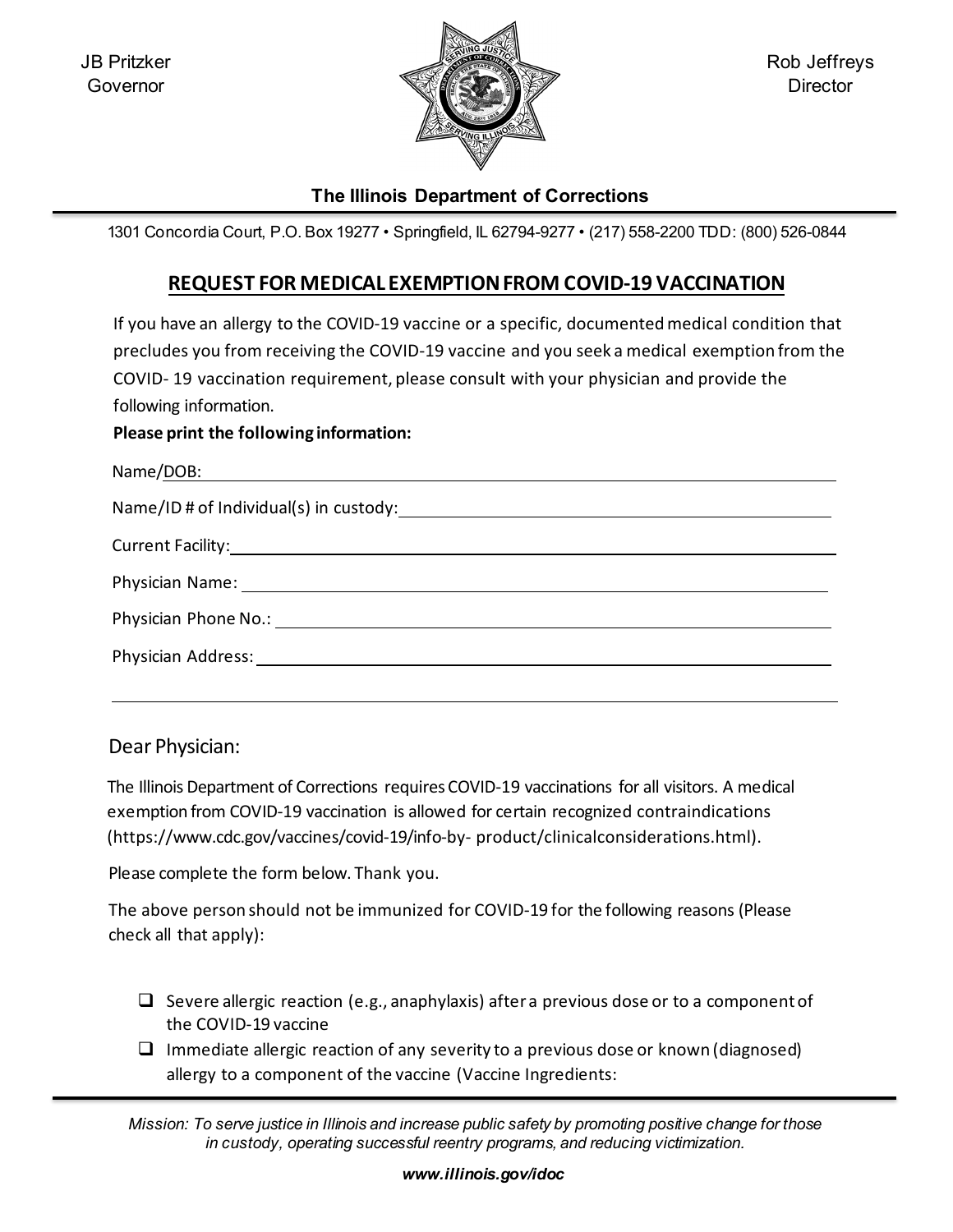Which ingredient caused an allergic reaction?

What was the reaction?

Which brand of the COVID-19 vaccine is contraindicated and why?

How long will the medical contraindication last?

Please provide any medical records that document the date of the prior vaccine and the reaction thereto.

 $\Box$  Other Medical Reason – Please provide this information in a separate narrative that describes the other medical reason(s) justifying an exemption in detail. Please include reference materials (websitesmaintained by the C.D.C. or other government agencies, publications by medical associations, articles in medical journals, scientific studies, etc.) that support the medical exemption requested.

and the control of the control of the control of the control of the control of the control of the control of the

## **For the Physician:**

I certify that has the above contraindication or specific medical condition and request a medical exemption from COVID-19 vaccination.

**Physician Signature:**

| Date: |  |  |
|-------|--|--|
|       |  |  |
|       |  |  |
|       |  |  |

**(Note: Signature Stamp Not Acceptable)**

Physician Medical License No.: Network and Medical Physician Medical License No.: Network and Medical Physician Annual Physician Annual Physician Annual Physician Annual Physician Annual Physician Annual Physician Annual P

## **For the Visitor:**

I affirm that the above information I have provided is complete and accurate. I understand that, if granted an exemption, I must comply with the mitigation measures required of me by the Illinois Department of Corrections. Such measures include but are not limited to: wearing face masks (including N95, KN95, and surgical masks), and maintaining certain physical distancing as determined by the agency. I understand that I may be required to curtail certain activities if the